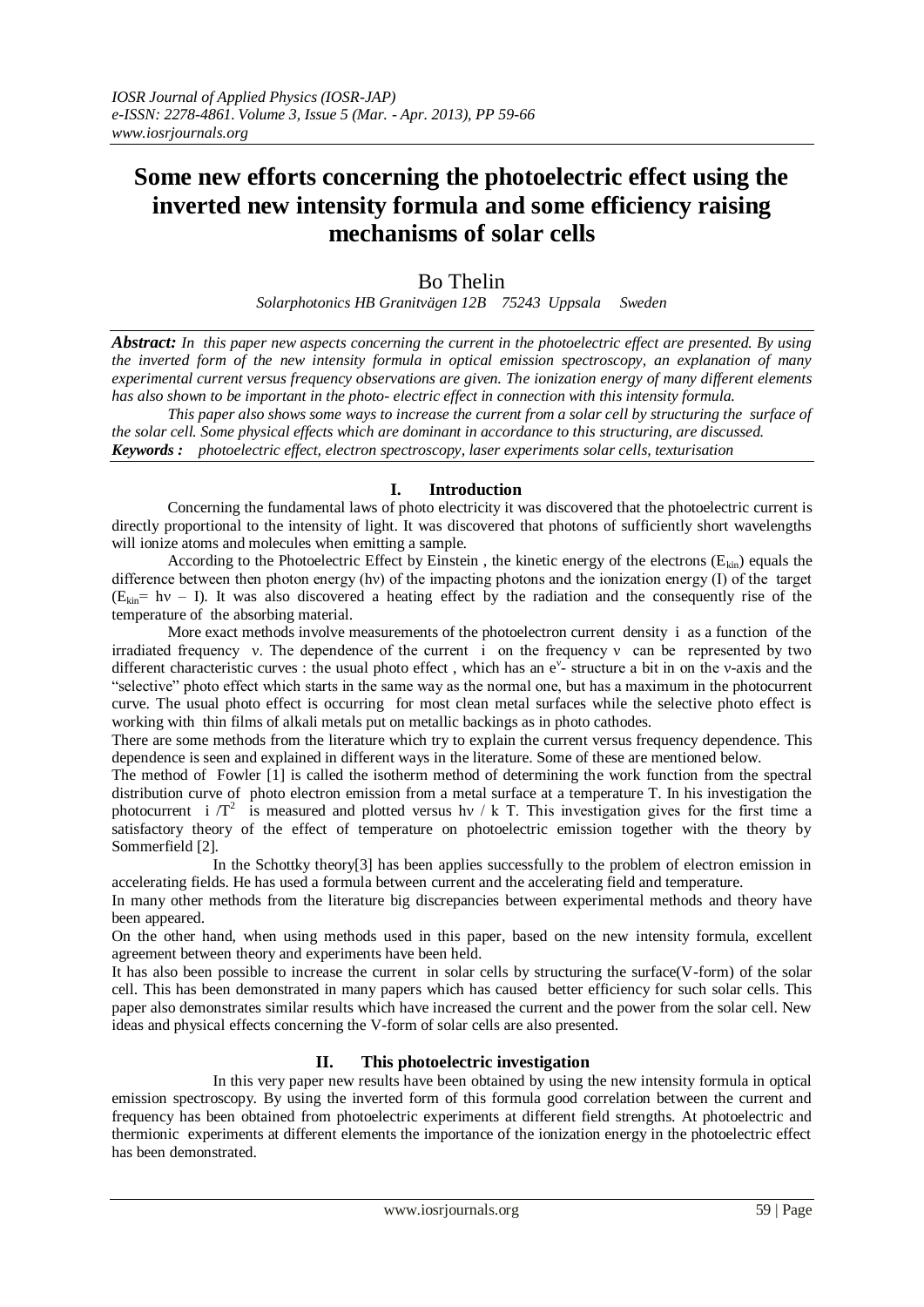#### **2.1 The new intensity formula**

The new intensity formula has recently been published in two open access summary papers [4] [ 5 ] of this project and the new strong proofs from the literature of this formula. This new formula has earlier been verified in many experimental papers, which are earlier summarized in [6] and [7] and also in a new fundamental basic theory [8].

According to the new theory, the intensity I of a spectral line is given by

$$
I = C \lambda^{-2} \exp \left(-J/kT_e\right) / \left(\exp \left(\frac{h v_k}{kT_e}\right) - 1\right) \tag{1}
$$

where J is here the ionization energy, and C is a factor given by transition probabilities, number densities and sample properties.  $\lambda$  and v are here wavelength and frequency of the atomic spectral line and the temperature T<sub>e</sub> is the electron temperature.

This means that the new intensity formula consists of 4 parts : the C-factor, the  $\lambda^2$ -part, the J-dependence e x p (- J/ k T<sub>e</sub>) and the Planck factor  $1/(\text{e} \times \text{p} (\text{h} \text{v}/\text{k} \text{T}_e) - 1)$ 

As this intensity formula deals with number of emitting photons from a plasma, it has also shown to be possible to use it on the reverse process, where incoming photons emit electrons into a current.

An experimental proof of that is shown below.

The fact which is important in this very paper about the photoelectric effect is a relationship between current and frequency. The usual appearance from the literature of this experimental

relationship is an  $i = e^v$  -structure, where the current (y-axis) is an exponential function of the frequency(xaxis), and starts from the  $v_0$  (threshold) a bit in on the v-axis. This experimental fact is what the different theories in the introduction have tried to fit, with some difficulties according to their own opinions.

#### **2.2 The inverted intensity formula**

On the other hand, by using equation 1 and express the C-factor as approximately

 $C = I \lambda^2 \exp((J + hv)/kT_e)$  (2)

a very good fit could be obtained. The C-factor is here proportional to the current in the photoelectrical effect. Such a nice fit can be seen in Fig 1, from a photoelectrical experiment

with potassium at different field strengths. In this fit current ratios have been calculated according to equation 2 (where the current i  $\alpha$  C ). In this way only the v-dependence of the C-factor(current) appeared more clearly. This data were coming from Fig 3-46 p.111 of [9] and is demonstrating the influence of electric field on the photoelectric threshold of thin layers of potassium on tungsten.

#### **2.3 Experimental proof of the current versus frequency relationship**

This data current ratios were calculated from the data and compared with the current from equation 2. This can be seen in equation 3.

 $i_k / i_{k-1} = (exp (hv_k / kT_e) - 1) (hv_{k-1})^2 / (exp (hv_{k-1} / kT_e) - 1) (hv_k)^2$  $\approx (v_{k-1}/v_k)^2 \exp (h/kT_e (v_k - v_{k-1}))$  (3)

Nice correlation between experimental and theoretical values were obtained at two different field strengths ( A and B ) in these experiments.

Similar graphs to Fig 1 can also be seen in many graphs in [9] and in photo detachment experiments in Fig 1.25 p.39 of [10] –and solar cell experiments Figs 19,25 and 27 of p.288,293 and 294 of [11] ,where photons create electrons into a current.

This  $e^x$  – structure is very common in many graphs of [9] where the low frequency side goes up to a maximum. The high frequency side represents an  $e^{1/x}$  – structure. This can be seen in Fig 3-6 p.46 in [9]. This  $e^{1/x}$  –structure is probably caused by the heating effects of the sample. Therefore the  $kT_e$  – part of equation 2 will be dominating the structure of the high frequency part and show a  $e^{1/x}$  -structure.

These  $e^x$  and  $e^{1/x}$  – structures are very common in [9] and in the literature of electron spectroscopy.

For example in papers which calculate the photo ionization cross section cross section Fig 4 p.360 and Fig 5 p.361 in vol 1 of (12) and Fig 21 p.172 of vol 5 of (12).

#### **2.4 The J-dependence of the photoelectric effect**

The influence of the J-term of equation 2 on the photoelectric effect, has also been seen in several ways. In Table 3-2 p.75-76 of [9] photoelectric and thermionic work functions of different elements have been studied. This table has been used in Fig 2, where the ionization energies(J) have been plotted versus the threshold wavelengths of that table. Here is it possible to study the photoelectric effect of different elements. Fig 2 is similar to Fig 1 if  $i \alpha \in \alpha$  J according to equation 2 but include information from 22 different elements. Fig 2 is a clear evidence of J-dependence of the photoelectric effect, where the slope of the curve increases with higher ( $J + h v$ )-values( $5.5 - 16$  eV) according to equation 2.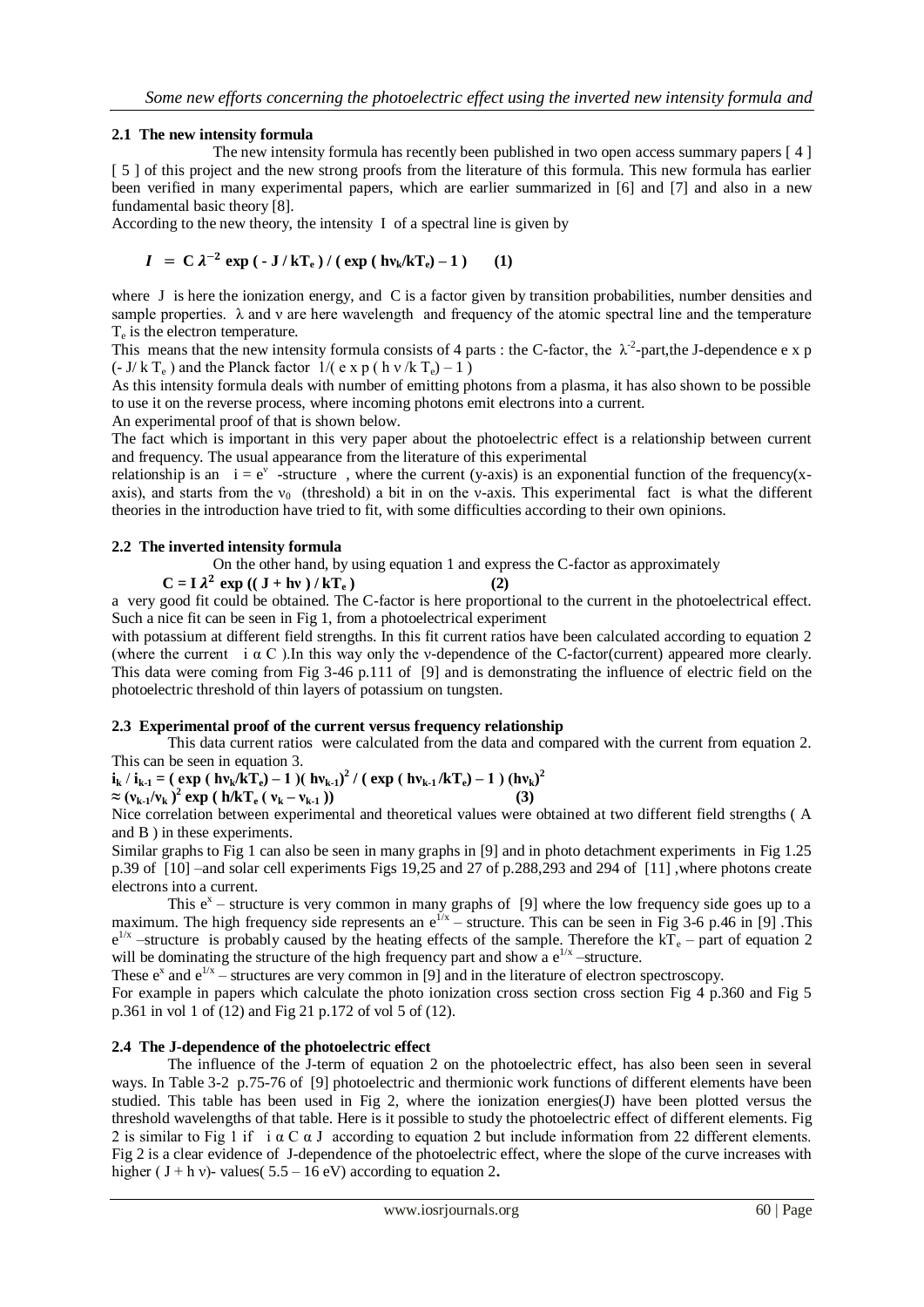According to equation 2 J  $\alpha$  i (current) which means that Fig 2 show the usual e<sup>v</sup> -dependence between the current and frequency as in Fig 1.

If we express J as a function of  $\lambda$  from equation 2 we obtain :  **J** = **f** ( $\lambda_0$ ) = **k** T<sub>**e</sub> ln (** $C/I \lambda^2$ **) - hc**  $\lambda$  **(4)</sub>** 

We can see that the curve of Fig 2 has a typical 1 n-structure supporting equation 2. The influence of  $kT_e$  will increase for lower wavelengths of Table 3-2 in [9]. Therefore the slope of the low wavelength side is much higher than the high wavelength side of the curve. This is also seen by derivating this expression.

The derivative of equation 3 is :

 $J' = kT_e (I/C)(-2/\lambda) + hc/\lambda^2$ 

It is obvious here that  $kT_e$  is very important for the slope of the curve. At lower wavelengths the  $kT_e$  is higher which increases the slope of the curve. The heating effect at higher frequencies is a dominating part of the current versus frequency curve, mentioned above, which means that we obtain a maximum of the curve. In Fig 2 we can se that in the "knee" of Fig 2.

We can also study the threshold wavelength  $\lambda_0$  as a function of J. By using the expression by

Einstein in the photoelectrical effect, mentioned in the introduction, where the kinetic energy

of the electron is the difference between photon energy and the ionization energy, it is obvious that the photon energy at the threshold equals the ionization energy ( $hv_0 = J$ ).

By using this in equation 4 the following expression is held :

**λ**<sub>0</sub> = ( C / I )<sup>1/2</sup> **exp** ( - **J** / kT<sub>**e**</sub>) (6)

 **(5)**

which is also in accordance with the results in Fig 2 for the metals. Similar results to Fig 2 have also been seen for 19 different gases in Fig 3 from data of Table 7-5 p.274[9]. The

wavelengths of the thresholds of this graph are situated in the ultraviolet range. The curve profile looks similar to Fig 2, but do not have the "knee" of Fig 2, probably because the fact that the heating effect is not so dominating in the gas phase here.

Similar graphs were also done for the alkali metals from Table 7-1 p. 250 in[9] and are shown in Fig 4. In this graph J was plotted versus series limit and seem to follow the appearance of Fig 2 and 3.

Another way to show that equation 2 seems to be important here, is the use Table 12-1,p.423 and Fig 12-8, p.424 in[9] for the alkali metals. These results are shown in Fig 5. The current here seems to follow  $(J + hv)$ according to equation 2 and give a linear relationship. In these experiments with the alkali metals the sample was well prepared and the equipment was well outgased to obtain good results.

A similar experiment to Fig 2 for metals of very high temperatures is shown in Fig 6. In this graph a "knee" is shown similar to Fig 2 and the data comes from Table 3-1,p.45 in[9].

Equation 2 is also supported by newer breakdown experiments using lasers. This is illustrated in Fig 9.8 ,p.735, Figs 9.11,9.12 and 9.13 ,p.744,745 in [10] where the laser intensity was plotted versus the breakdown pressure of the gas. These graphs have an almost negative linear structure.

The intensity of the laser beam is proportional to the temperature of the gas and evidently also proportional to the ionization grade ( $n^+/n$ ). This means that the intensity is proportional to

exp- (  $J / kT_e$ ) according to the Saha equation and equation 1 for ions. As the graphs show a negative linear shape means that the breakdown pressure is proportional to  $\exp(\frac{J}{KT_e})$  according to equation 2.

The  $J$  – term of equation 2 can also be shown when comparing the big difference in ionization energy between A ( 15.76 eV) and He (24.58 eV). This is also illustrated in the breakdown experiments with lasers(discussed above) and also in Fig 9.10, p.739 and Fig 9.13, p.745 in [10]. In these experiments a big separation between the A and He –curves is shown, where the He-curve is situated at much higher pressure. This is in accordance to equation 2. This J – dependence is also illustrated in the laser experiments in Fig 9.9, p.737 in [10] , where the elements with higher ionization energy are situated at higher pressure according to equation 2.

## **III. Some physical effects increasing the efficiency of solar cell arrangements.**

In this investigation different arrangements of solar cells have been performed to increase the total efficiency of this arrangement. The main issue here is to the use the depth of the solar cell arrangements, where the solar cells are forming some kind of structured formation. In this way it has shown to be possible to get advantage of some more physical principals compared to flat arrangements.

#### **3.1 The V-structure**

In this experiment two solar cells are put together in a V-structure with an angle v between the solar cells. These solar cells were Si-cells with the same reflectivity. The solar cells were connected in a serie and it was possible to measure both the voltage and the current over the solar cells simultaneously with an ampere meter and a voltmeter instruments. The same measurements were done on a flat arrangement  $(v=180^{\circ})$  of these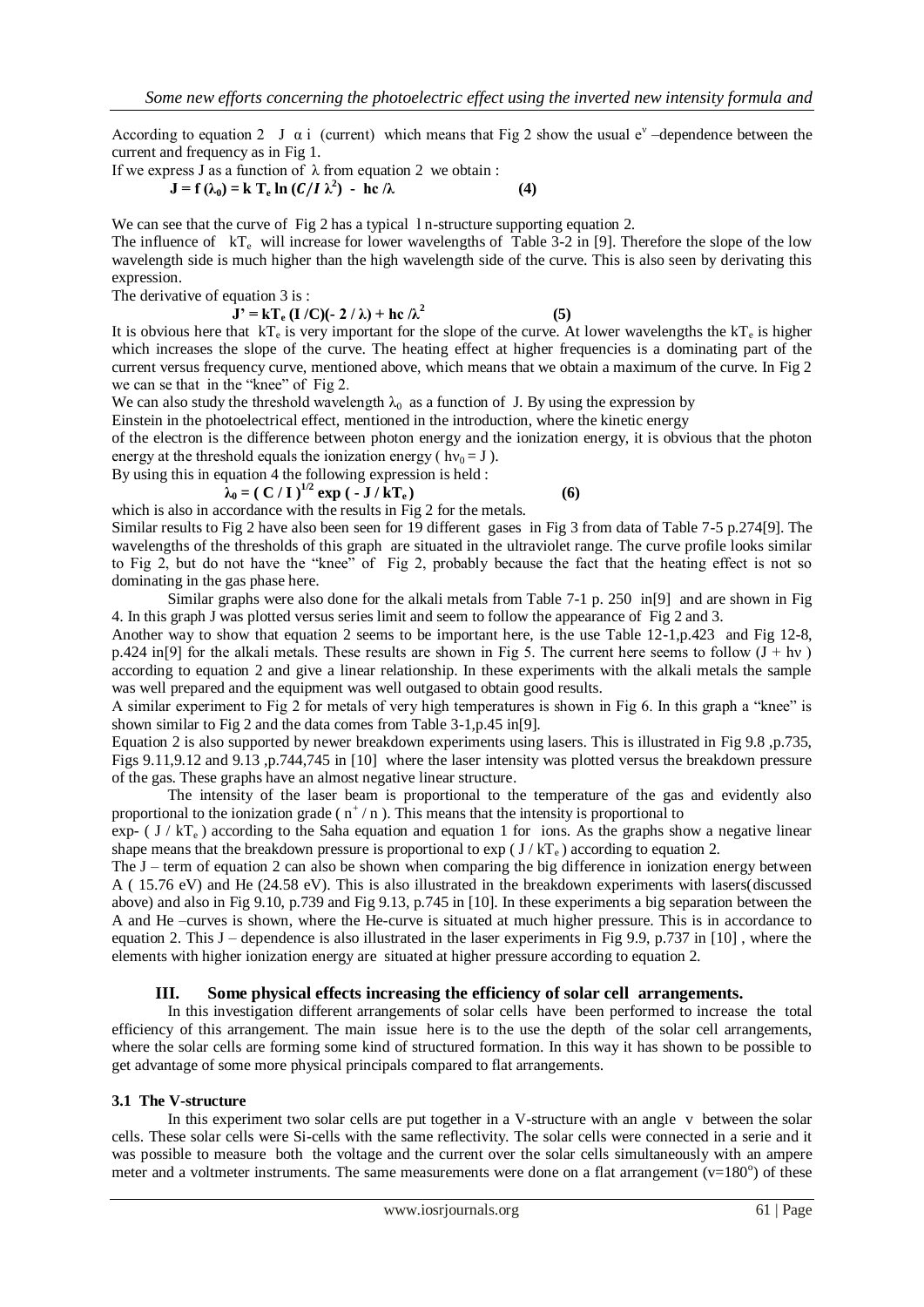solar cells. An 1kW-lamp was used which illuminated the solar V- and the flat solar cell at the distance of 60 cm. The results from these measurements can be seen in Fig 7, where the current/inlet area

was plotted versus the voltage for both V-stucture and flat structure arrangements. The result of this figure is an relative increase of around 60% for the power maximum/inlet area (P  $_{\text{max}}$  =U x I ) for the V-structure compared to the flat case when looking on the "knee" of the diagram.

This increase was more than 60% when Si-cells of high reflectivity were used when CIS-solar cells(around 90 %) were studied.

Similar investigations have been done by several investigators [13-16].

In this investigation the power/inlet area was studied and plotted versus the V-angle(v). This is illustrated in Fig (8 ) where two different physical effects are illustrated.

The first effect is the multi reflection where photons are reflecting between the V-sides. This means that photons have bigger chance of being absorbed by the solar cell surface. This effect has the biggest value at an angle of  $38^\circ$ . This is illustrated in Fig $(8)$ , where

the area A illustrates the area of the graph which is most dependent of the multi reflection effect. This effect is mostly dominating in angles between 38-180 degrees. In the B-area

between 0 – 38 degrees two physical effects is dominating : multi reflection and sigma-

effect ( $\sigma$ )(surface charge density) in the solid state material. This effect is described in detail in [17], where the charge density  $\rho$  is exponentially increasing with decreasing angle v of the V-structure according to equation 7. For the smallest angles this sigma effect is the most dominating effect.

$$
\sigma = Q\left(\frac{1}{v}\right)\rho^{(\pi/v)-1} \tag{7}
$$

where Q = constant. This means that for an angle of 38° ( $\pi$ /v ~ 5), which means  $\sigma \sim \rho^4$ . This means still higher current densities at lower angles.

#### **IV. Discussion**

The results in this paper explain the general appearance of the shape of the current versus frequency expression in the photoeffect. On the low frequency side of the curve, an  $e^x$  – structure is appeared, and on the high frequency side an  $e^{1/x}$  – structure is appeared. This appearance is general for all kinds of current measurements from old and newer papers in the literature. These observations have also been seen in the electron spectroscopy field where the photoionization cross section has been calculated versus photon energy. These graphs have also the same  $e^x$  and  $e^{1/x}$  – structure as is described above. One explanation of this  $e^{\tilde{x}}$  – structure is the photon energy hv of equation 2 and the  $e^{1/x}$  -structure depends on the heating effect  $kT_e$  which raises with increasing photon energy. Fig 1 is a strong evidence of the frequency depending part of equation 2.

Fig 2 is a strong evidence of the J-term of equation 2.From this graph it is possible to study the J-dependence of 22 different elements(metals). The "knee" of this curve depends of the heating effect at higher frequencies, which is also clearly demonstrated by the derivative

in equation 5. The J - dependence is also demonstrated in Fig 3 for 16 different gases. The threshold wavelengths here are much shorter compared to Fig 2 and the heating effect is

lower. A similar graph to Fig 2 is seen in Fig 6, where the metals were heated to high temperatures. This graph also demonstrates a clear "knee" at high temperatures with more spread in the experimental points.

Alkali metals were also studied in a similar graph to Figs 2,3 and 6 and is seen in Fig 4. The heating effect here is not so high and the general appearance is the same as the other graphs.

In this data it was possible to plot  $\ln(i/\lambda^2)$  versus (J + hv) according to equation 2,

where  $\overline{i}$   $\alpha$  C is the current (number density of electrons). This graph is seen in Fig 5 is linear

and supports equation 2. The J –term in equation 2 is also supported by different breakdown experiments with lasers. In these experiments the electrons were created with the photoeffect

from strong laser beams. The breakdown pressure is here proportional to the number density

of electrons(current) and therefore it will follow equation 2.

As many papers in the past have shown, this paper also shows enhancements of the currents from solar cells by structuring the surface (V-form) of the solar cells. This also means higher efficiencies for solar cell systems. This paper also discuss two fundamental physical effects which are dominating the V-structure at different angles. The equation7 is an expression of the surface charge density for V-structures of metals. Solar cells have great similarities with metals when they are heavily illuminated. Therefore it is plausible to use equation7 to explain the big enhancements of the current in solar cells, which are observed when the V-angle is decreased ( less than 38°). This fact can also be an explanation of the big current enhancements observed in black silicon solar cells**.** These big enhancements can be read about on the internet (Prof. E.Mazur from Harward University, Black Silicon). The micro structure of these black silicon solar cells is a forest of rods fabricated by a laser. The V-angles here are naturally very small which give high charge density according to equation 7 and evidently also higher currents. Any earlier physical explanations of these big current enhancements have not yet come up until now.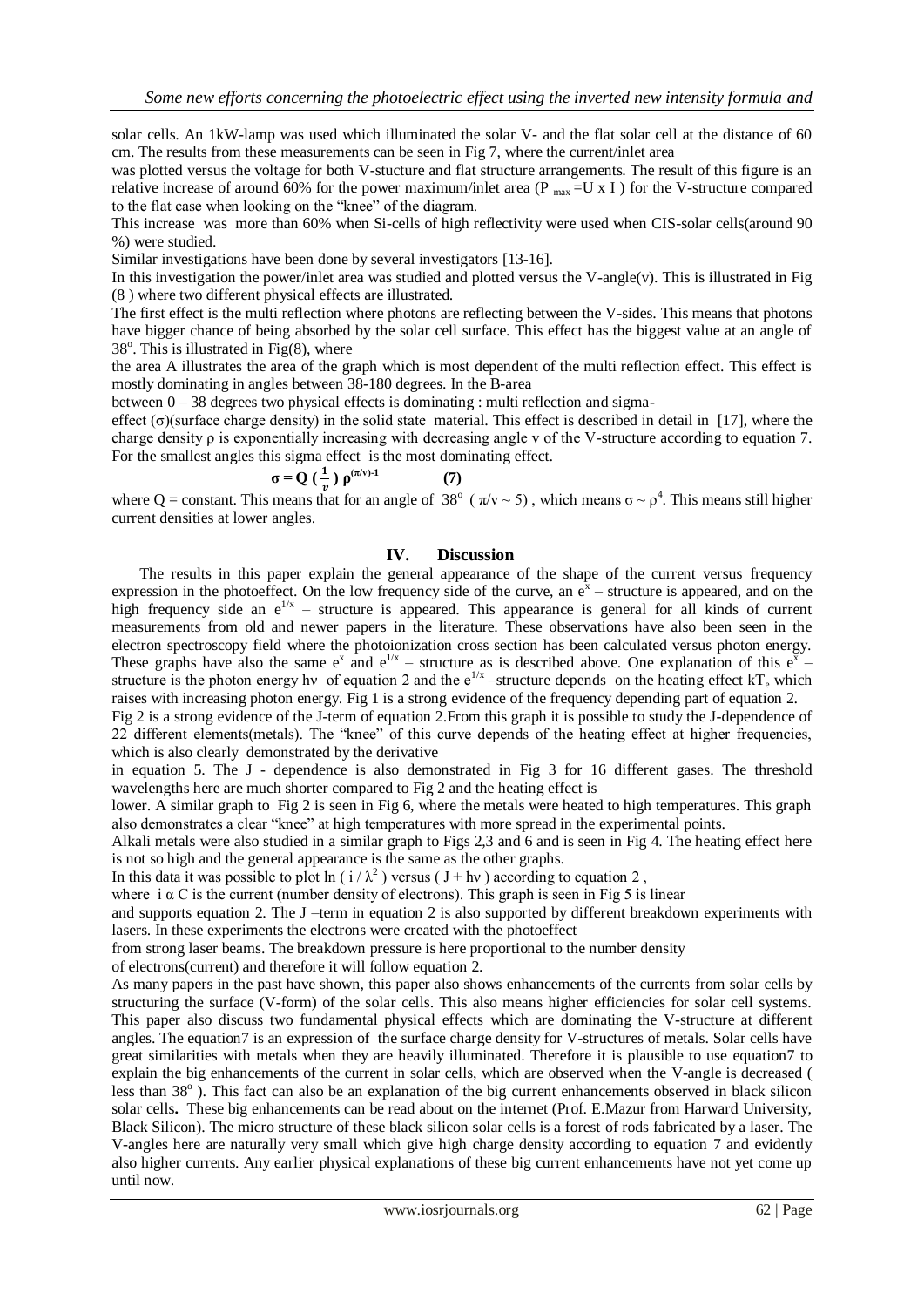There is a believe from many people in this field that structured solar cells have a big future.

#### **Acknowledgement :**

I express a big gratitude to my friend and collegue Dr. Sten Yngström at the Swedish Institute of Space Physics for inspiring and skillful cooperation during many years. I also express gratitude to my collegues civ.ing. Einar Söderman and ing.Zahm Ottoson at Uppsala University for technical assistance and advise in the technical parts of this work.

#### **References:**

- [1] Fowler R. H. , Phys.Rev. **38** , 45 ( 1931)
- [2] Sommerfeld A., Zeits. f. Phys. , **47**, 1 , (1928)
- [3] SchottkyW., Zeits. f. Phys., **14**, 63, ( 1923 )
- [4] Thelin B. , Eurasian J. Anal. Chem. **4** , Nr 3, 226 , (2009)
- [5] Thelin B., African Physical Review, **4** , 121-128, (2010)
- [6] Yngström S. and Thelin B. , Appl. Spectrosc. **44** , 1566 ( 1990)
- [7] Thelin B., Appl. Spectrosc. **44**, 818, (1990)<br>[8] Yngström S., Internat. J. Theoret. Phys. **33**,
- [8] Yngström S. , Internat. J. Theoret. Phys. **33** , nr 7 , 1479 , ( 1994)
- [9] Hughes A.L. and DuBridge L.A. , *Photoelectric Phenomena* , 1932
- [10] Meek J.M. and J.D.Craggs J.D. , *Electrical Breakdown of Gases* , 1978
- [11] Tsubomura H. and Kobayaski H. , *Critical Rev. in Solid State and Material Sciences , 18 (3) , 261 – 326 ( 1993)*
- [12] Brundle C.R. and Baker A.D., *Electron Spectroscopy Theory, Techniques and Application vol 1, 1977 and vol 5 , 1984*
- [13] Campell P. and Green M.A , J. Appl. Phys., **62** ,243, (1987)
- [14] Campell P., Sol.Energy Matter., **21** , 165, 1990
- [15] Jooss W., Fath P., Bucher E., Roberts S. and Bruton T.M., *17th European Photovoltaic Solar Energy Conference, 22 -26 October 2001, Munich, Germany. Process Developmant for large area buried contact solar cell on multicrystalline silicon.*
- [16] Terheiden B., Fische B., Fath P. and Bucher E. , 17th European Photovoltaic *Solar Energy Conference, 22 -26 October 2001, Munich, Germany. Highly efficient mechanically V-textured silicon solar cells applying a novel shallow . angle contacting scheme.*
- [17] Jackson J.D. , *Classical Electrodynamics* , **3**: rd edition, p.78, 1989.

#### **Figures**



Fig 1

The *v*- dependence of the photocurrent ratios between literature experiment(circles) and the new theory (squares)(inversed intensity formula) Results at different electron energies are shown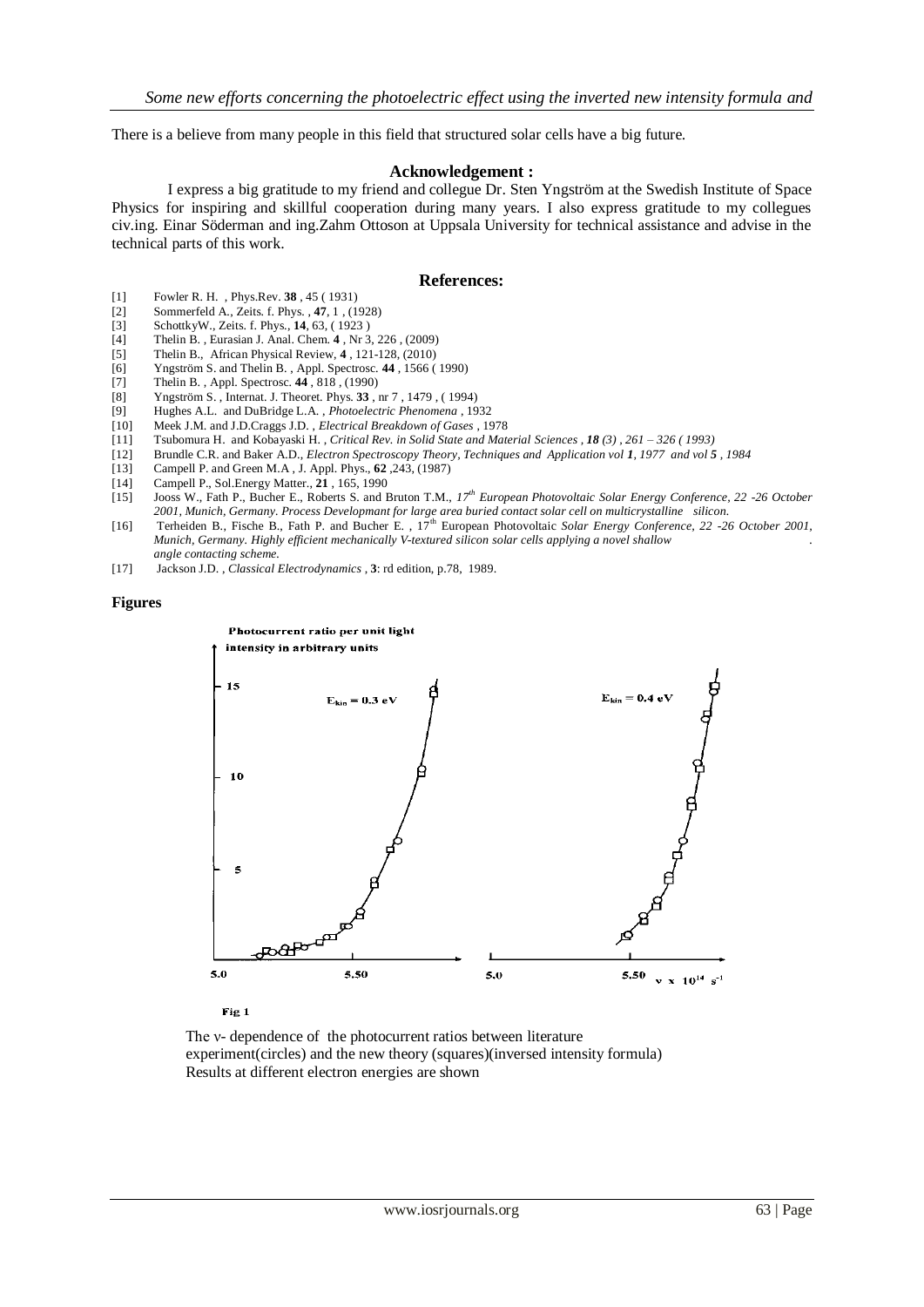

The influence of the ionization energy J versus the threshold wavelengths of the photoelectric effect. 22 different elements(metals) have been studied.



**Fig 3**The influence of the ionization energy J versus the threshold wavelengths of the photoelectric effect. 19 different gases have been studied.



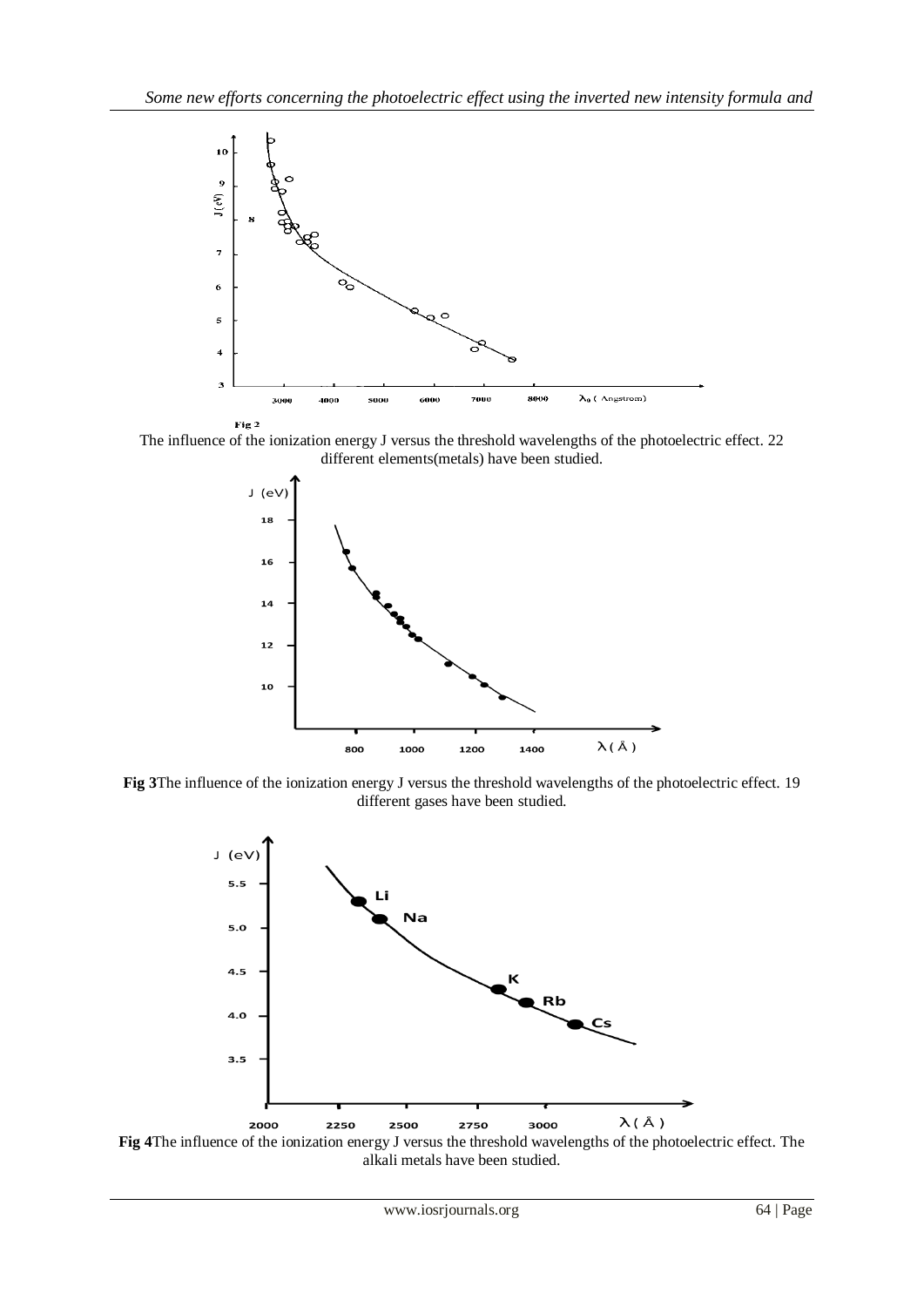

**Fig 5** Linear relationship between current and  $(J + hv)$  according to equation 2. Alkali metals were studied.



**Fig 6** The influence of the ionization energy J versus the threshold wavelengths of the photoelectric effect. 9 different metals have been studied at high temperatures.



**Fig 7** The current / inlet area versus voltage is here studied at a solar cell experiment.A V- structure arrangement and a Flat- structure arrangement are compared.